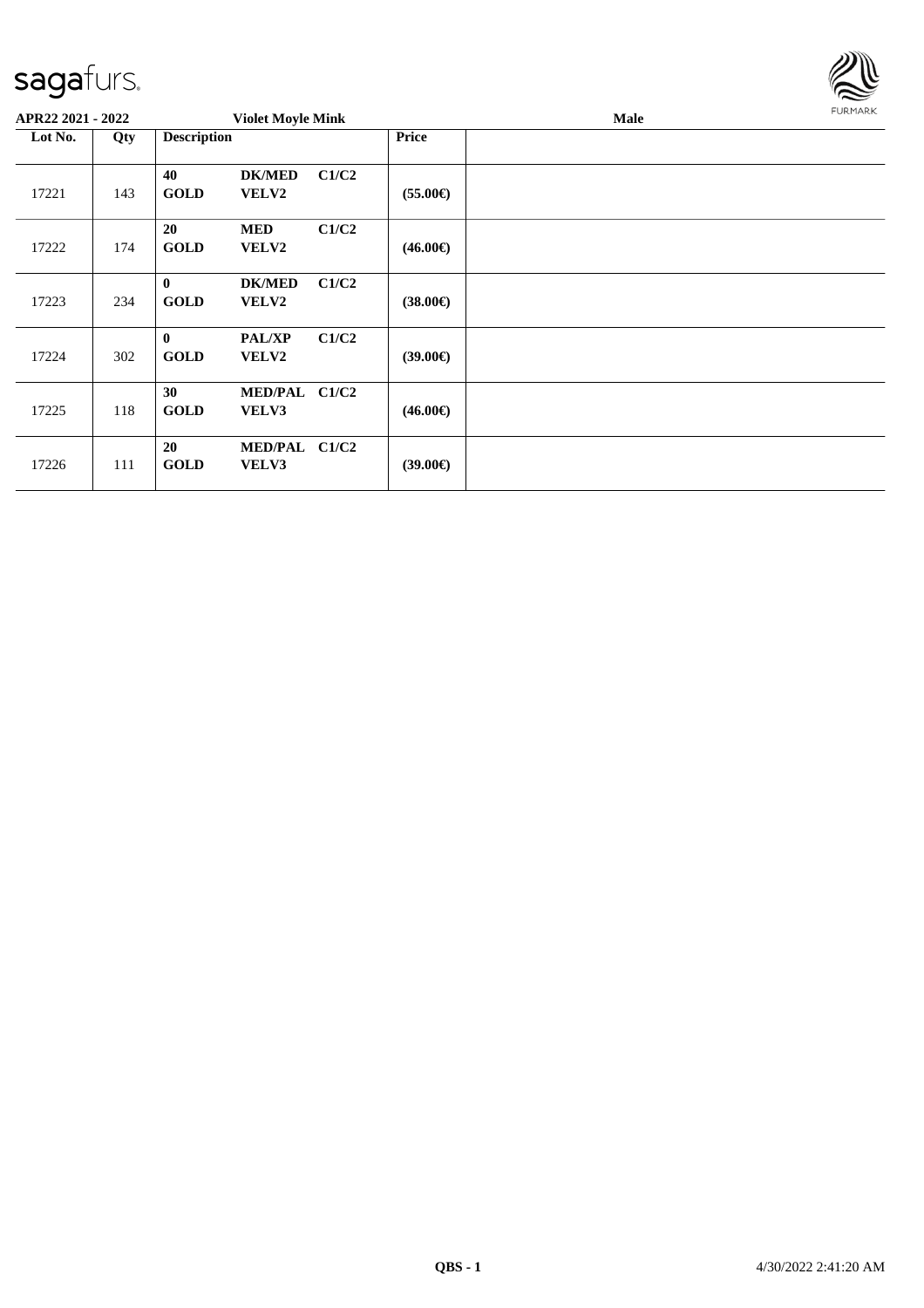

| APR22 2021 - 2022 |     | <b>Violet Moyle Mink</b> |                               |       |                   | <b>Male</b> | <b>FURMARK</b> |
|-------------------|-----|--------------------------|-------------------------------|-------|-------------------|-------------|----------------|
| Lot No.           | Qty | <b>Description</b>       |                               |       | Price             |             |                |
| 17241             | 61  | 30<br><b>SLVR</b>        | <b>DK/MED</b><br><b>VELV2</b> | C1/C2 | $(48.00\epsilon)$ |             |                |
| 17242             | 95  | 30<br><b>SLVR</b>        | <b>PAL/XP</b><br>VELV2        | C1/C2 | $(49.00\epsilon)$ |             |                |
| 17243             | 96  | 20<br><b>SLVR</b>        | <b>DK/MED</b><br>VELV2        | C1/C2 | $(42.00\epsilon)$ |             |                |
| 17244             | 143 | 20<br><b>SLVR</b>        | <b>PAL/XP</b><br>VELV2        | C1/C2 | $(43.00\epsilon)$ |             |                |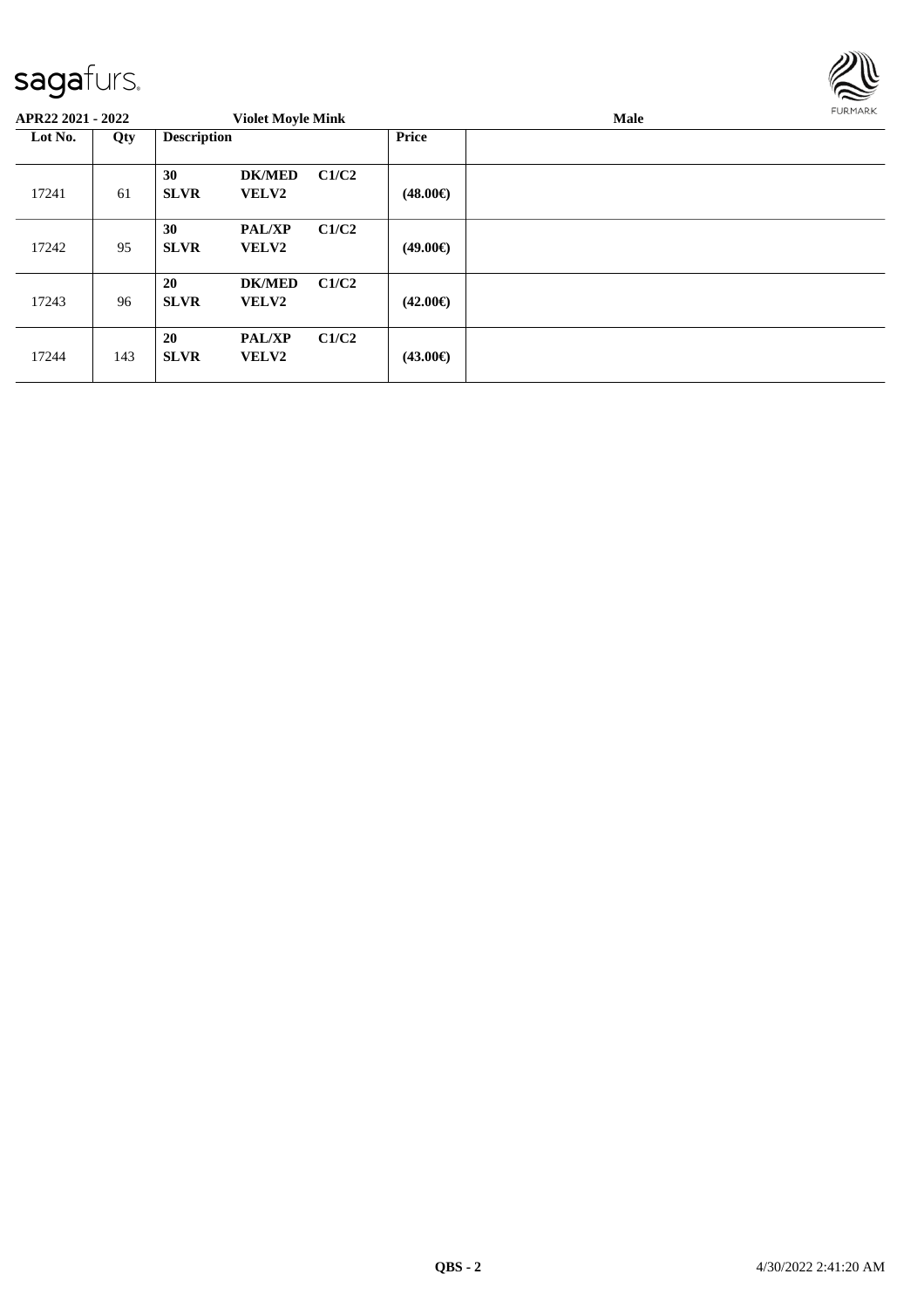

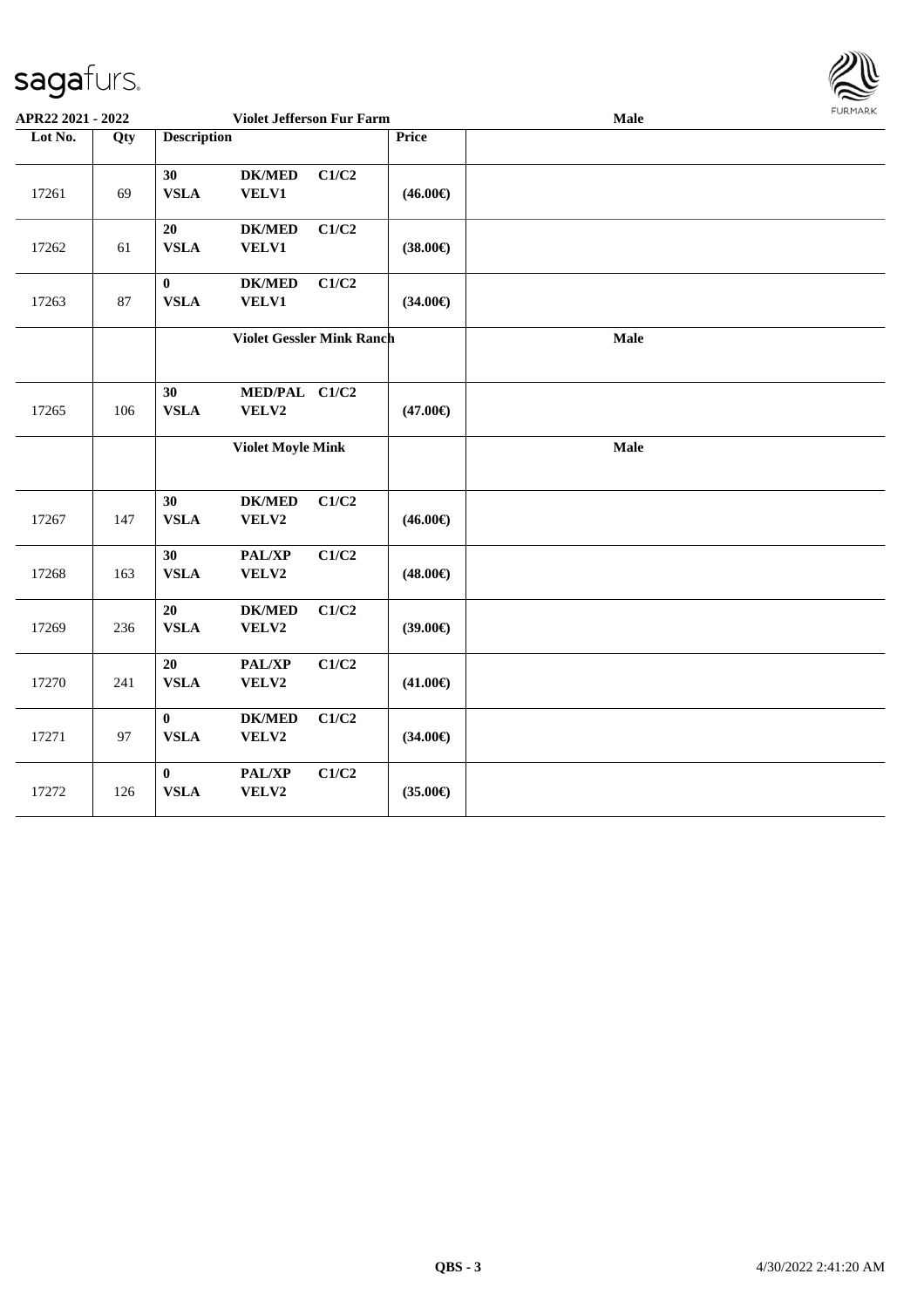| APR22 2021 - 2022 |     |                                   | <b>Violet Sundry owners</b>                    |                          |                   | <b>Male</b> | Lowgrades | <b>FURMARK</b> |
|-------------------|-----|-----------------------------------|------------------------------------------------|--------------------------|-------------------|-------------|-----------|----------------|
| Lot No.           | Qty | <b>Description</b>                |                                                |                          | Price             |             |           |                |
| 17281             | 68  | 30/20<br>$\mathbf{LG}/\mathbf{G}$ | <b>MED/PAL</b><br><b>VELV2</b>                 | C1/C2<br>DAM2            | $(35.00\epsilon)$ |             |           |                |
|                   |     |                                   | <b>Violet Sundry owners</b><br><b>Breeders</b> |                          |                   | <b>Male</b> |           |                |
| 17283             | 70  | 30<br><b>BR/G</b>                 | <b>MED/PAL</b><br>VELV2                        | C1/C2<br>WB1             | $(42.00\epsilon)$ |             |           |                |
| 17284             | 99  | 20<br><b>BR/G</b>                 | <b>MED/PAL</b><br><b>VELV2</b>                 | C1/C2<br>WB1             | $(37.00\epsilon)$ |             |           |                |
| 17285             | 70  | $\mathbf{0}$<br><b>BR/S</b>       | <b>MED/PAL</b><br><b>VELV2</b>                 | C1/C2<br>WB <sub>2</sub> | $(28.00\epsilon)$ |             |           |                |
| 17286             | 57  | 30<br><b>BR/V</b>                 | <b>MED/PAL</b><br>VELV2                        | C1/C2<br>WB <sub>2</sub> | $(36.00\epsilon)$ |             |           |                |
| 17287             | 108 | 20<br><b>BR/V</b>                 | <b>MED/PAL</b><br>VELV2                        | C1/C2<br>WB <sub>2</sub> | $(31.00\epsilon)$ |             |           |                |

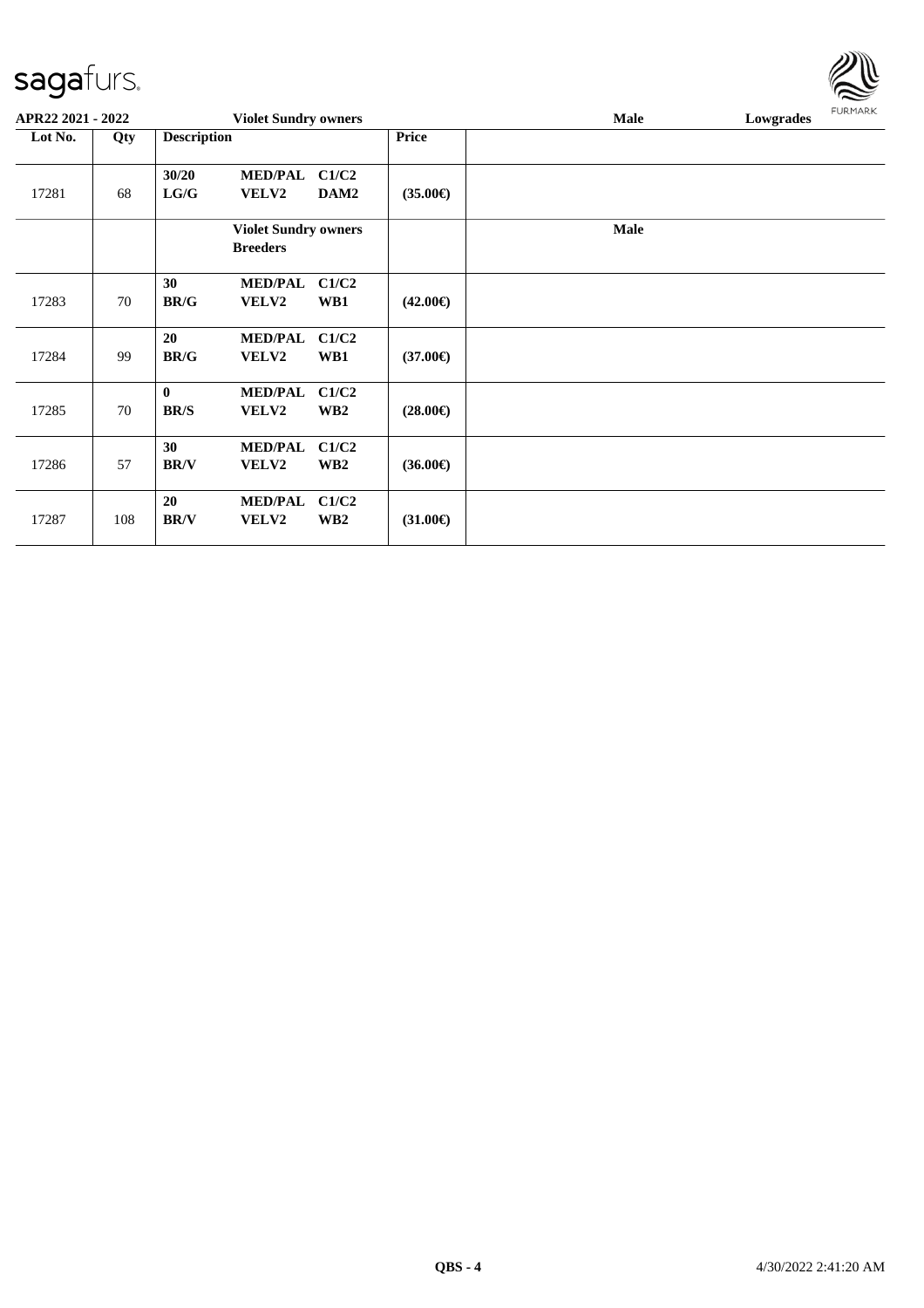

| APR22 2021 - 2022 |     |                    |                               | <b>Violet Jefferson Fur Farm</b> |                   | Female | FURMARR |
|-------------------|-----|--------------------|-------------------------------|----------------------------------|-------------------|--------|---------|
| Lot No.           | Qty | <b>Description</b> |                               |                                  | Price             |        |         |
| 27221             | 168 | 2<br><b>GOLD</b>   | <b>PAL/XP</b><br><b>VELV1</b> | C1/C2                            | $(24.00\epsilon)$ |        |         |
| 27222             | 139 | 3<br><b>GOLD</b>   | <b>DK/MED</b><br><b>VELV1</b> | C1/C2                            | $(17.00\epsilon)$ |        |         |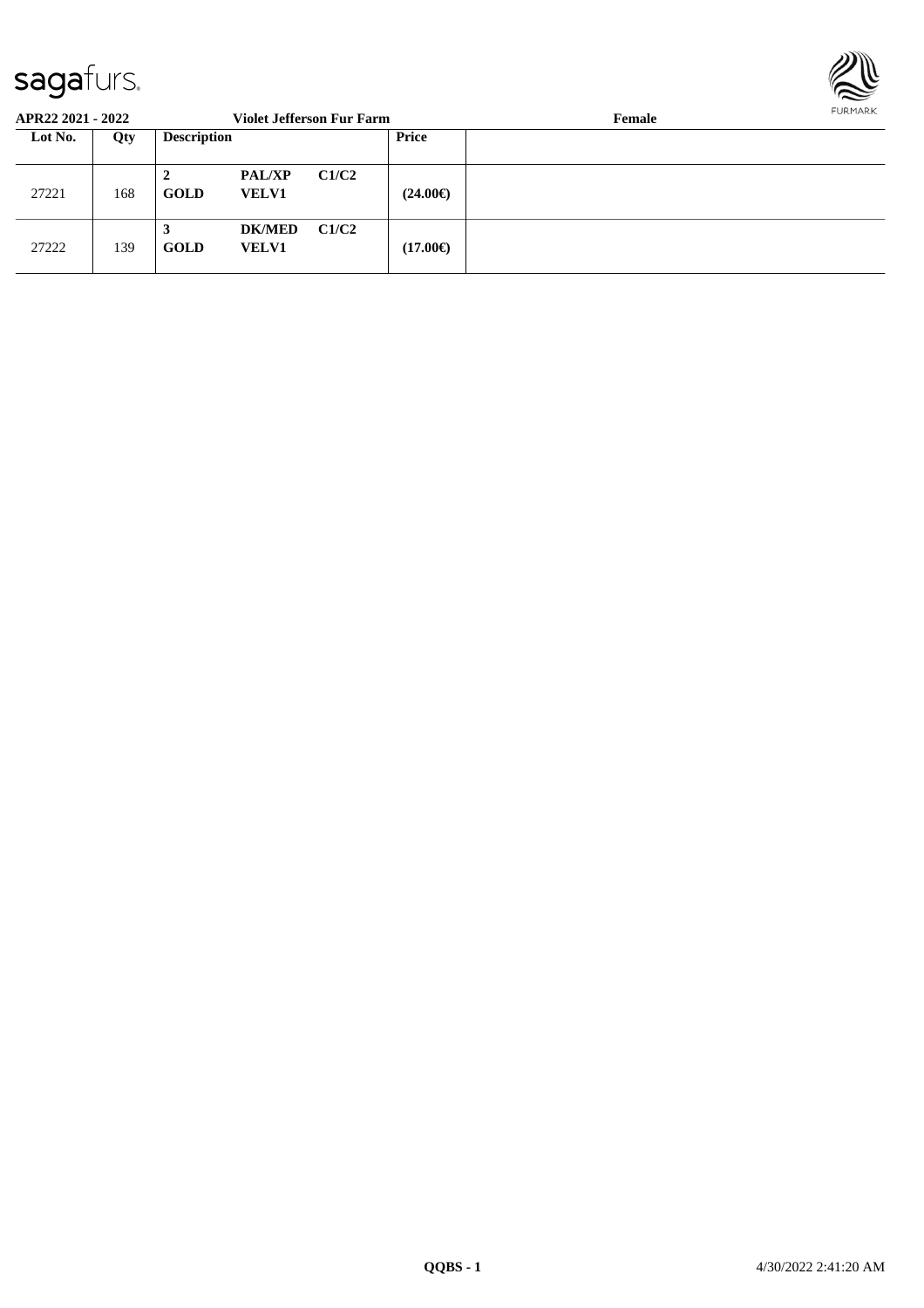

| APR22 2021 - 2022 |     |                               | <b>Violet Moyle Mink</b>      |       |                   | <b>FURMARK</b><br>Female |  |
|-------------------|-----|-------------------------------|-------------------------------|-------|-------------------|--------------------------|--|
| Lot No.           | Qty | <b>Description</b>            |                               |       | <b>Price</b>      |                          |  |
| 27241             | 224 | 3<br><b>GOLD</b>              | <b>DK/MED</b><br><b>VELV2</b> | C1/C2 | $(17.50\epsilon)$ |                          |  |
| 27242             | 118 | 3<br><b>GOLD</b>              | PAL/XP<br>VELV2               | C1/C2 | $(18.50\epsilon)$ |                          |  |
| 27243             | 57  | $\mathbf{0}$<br><b>GOLD</b>   | MED/PAL C1/C2<br>VELV3        |       | $(32.00\epsilon)$ |                          |  |
| 27244             | 103 | 1<br><b>GOLD</b>              | MED/PAL C1/C2<br>VELV3        |       | $(27.50\epsilon)$ |                          |  |
| 27245             | 53  | $\overline{2}$<br><b>GOLD</b> | MED/PAL C1/C2<br>VELV3        |       | $(20.00\epsilon)$ |                          |  |